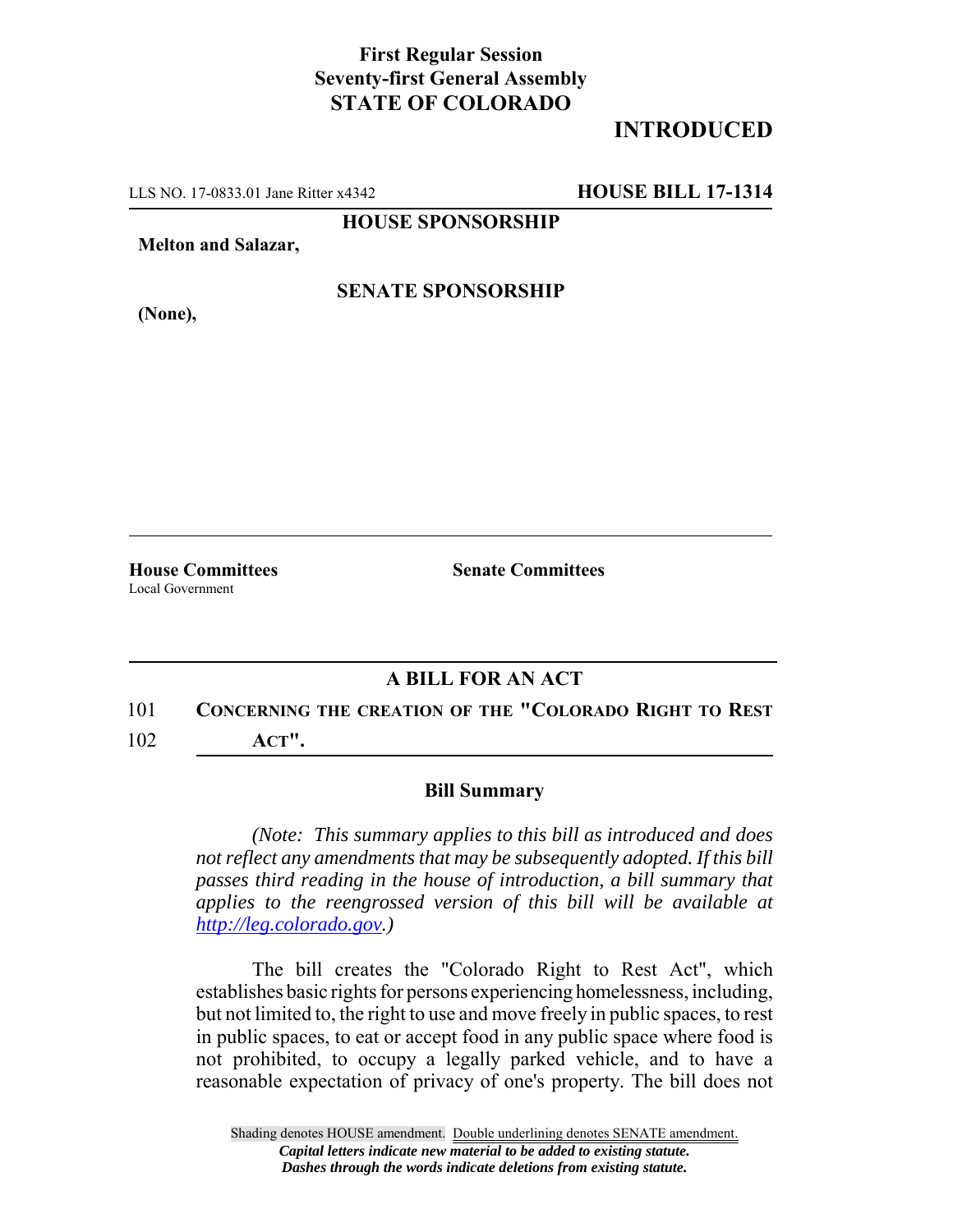homelessness to provide shelter or services when none are available. *Be it enacted by the General Assembly of the State of Colorado:* **SECTION 1.** In Colorado Revised Statutes, **add** article 4.5 to title 24 as follows: **ARTICLE 4.5 Colorado Right to Rest Act 24-4.5-101. Short title.** THE SHORT TITLE OF THIS ARTICLE 4.5 IS THE "COLORADO RIGHT TO REST ACT". **24-4.5-102. Legislative declaration.** (1) THE GENERAL ASSEMBLY FINDS AND DECLARES THAT: (a) MANY PERSONS EXPERIENCE HOMELESSNESS BECAUSE OF ECONOMIC HARDSHIP, A SEVERE SHORTAGE OF SAFE AND AFFORDABLE 12 HOUSING, THE INABILITY TO SECURE GAINFUL EMPLOYMENT, AND A DISINTEGRATING AND SHRINKING SOCIAL SAFETY NET; (b) RESPONDING TO THE GROWING CRISIS OF HOMELESSNESS WITH CRIMINAL SANCTIONS TO PUSH PEOPLE OUT OF PUBLIC SPACES AND INTO COURTS AND JAILS IS COSTLY, INHUMANE, INEFFECTIVE, AND VIOLATES BASIC CIVIL, HUMAN, AND CONSTITUTIONAL RIGHTS; (c) THE EXISTENCE OF HOMELESSNESS REQUIRES THAT CIVIL AND HUMAN RIGHTS THAT ARE AMPLY PROTECTED IN THE HOME AND IN OTHER PRIVATE PLACES BE EXTENDED TO THE PUBLIC SPACES IN WHICH PERSONS EXPERIENCING HOMELESSNESS LIVE TO ENSURE THE EQUAL RIGHTS OF ALL COLORADANS; 23 (d) CITIES THROUGHOUT COLORADO ARE ENACTING AND ENFORCING LAWS THAT CRIMINALIZE BASIC ACTS OF SURVIVAL, SUCH AS SLEEPING, SITTING, LOITERING, SLEEPING IN A LEGALLY PARKED VEHICLE,

create an obligation for a provider of services for persons experiencing

-2- HB17-1314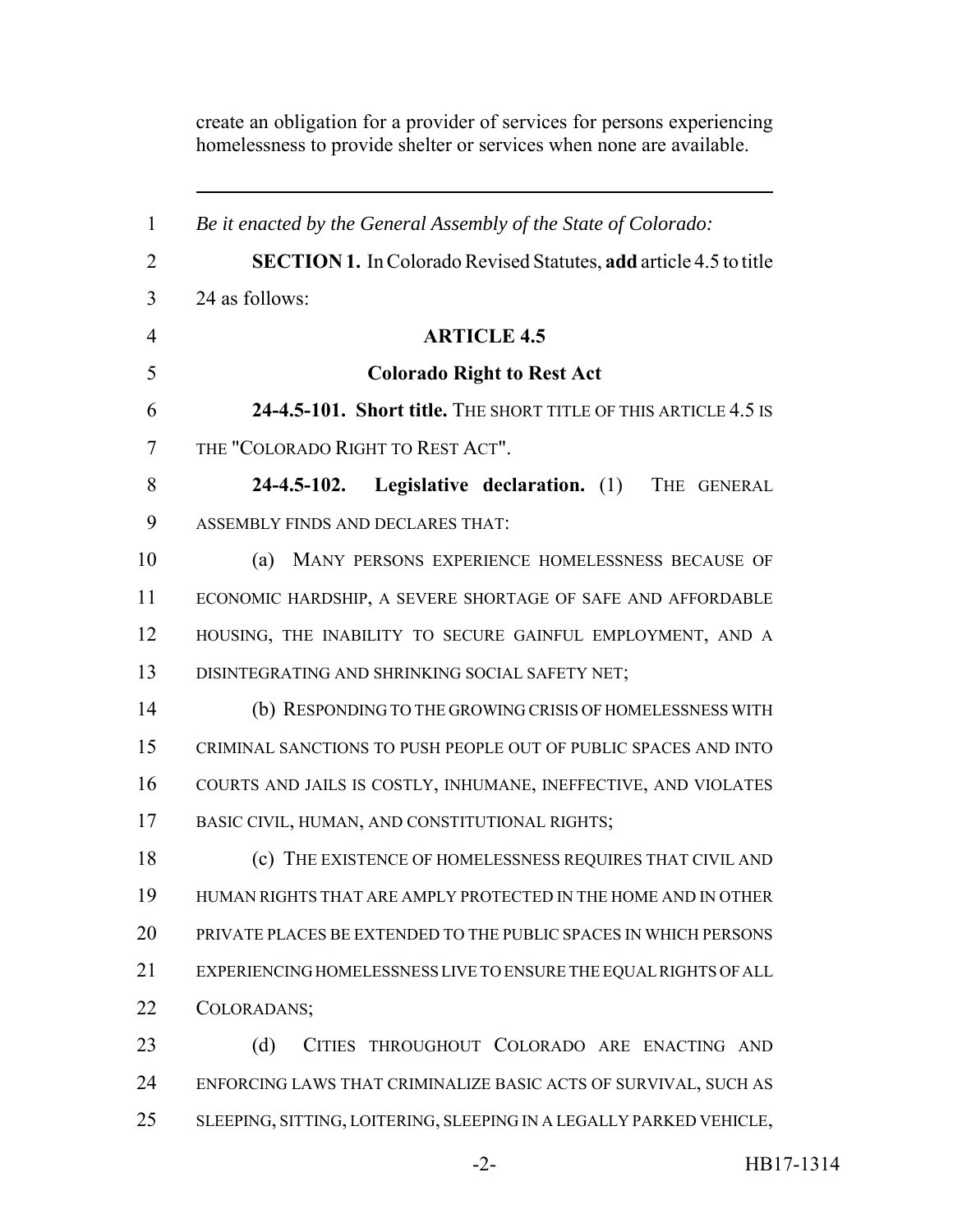HAVING A REASONABLE EXPECTATION OF PRIVACY IN PERSONAL PROPERTY, STORING BELONGINGS, ASKING FOR HELP, AND USING A BLANKET, SLEEPING BAG, TENT, OR OTHER STRUCTURE TO PROTECT ONESELF IN A NON-OBSTRUCTIVE MANNER FROM THE ELEMENTS REGARDLESS OF OUTDOOR TEMPERATURE. SUCH LAWS RESULT IN PEOPLE IN COLORADO BEING CRIMINALLY PUNISHED FOR DOING WHAT ANY PERSON MUST DO TO SURVIVE.

 (e) LOCAL ORDINANCES OF THIS KIND DO NOT REDUCE THE INCIDENCE OF HOMELESSNESS OR CRIME. INSTEAD, THEY INCREASE INCARCERATION RATES AND THE FINANCIAL INDEBTEDNESS OF PEOPLE WHO SIMPLY HAVE NO MEANS OF SUPPORTING THEMSELVES. THE LOCAL ORDINANCES PROLONG HOMELESSNESS BY MAKING IT MORE DIFFICULT FOR PEOPLE TO SECURE HOUSING, EMPLOYMENT, AND MEDICAL CARE.

 (f) WHILE THESE LOCAL ORDINANCES APPLY TO ALL RESIDENTS OF A CITY OR MUNICIPALITY, THEY DISPROPORTIONATELY IMPACT PEOPLE EXPERIENCING HOMELESSNESS.THEY ARE OFTEN SELECTIVELY ENFORCED AGAINST PEOPLE BASED UPON THEIR APPEARANCE OR AN ASSUMPTION OF HOMELESSNESS.

 (g) PROHIBITING LOCAL GOVERNMENTS FROM PASSING OR ENFORCING LAWS THAT DISPROPORTIONATELY IMPACT PERSONS EXPERIENCING HOMELESSNESS, OR THAT HAVE THE DIRECT INTENT TO IMPACT PERSONS EXPERIENCING HOMELESSNESS, ALLOWS LOCAL GOVERNMENTS TO REDIRECT RESOURCES AND SHIFT THE FOCUS FROM LAW ENFORCEMENT TO POSITIVE APPROACHES THAT DIRECTLY ADDRESS HOMELESSNESS AND POVERTY.

 **24-4.5-103. Definitions.** AS USED IN THIS ARTICLE 4.5, UNLESS THE CONTEXT OTHERWISE REQUIRES: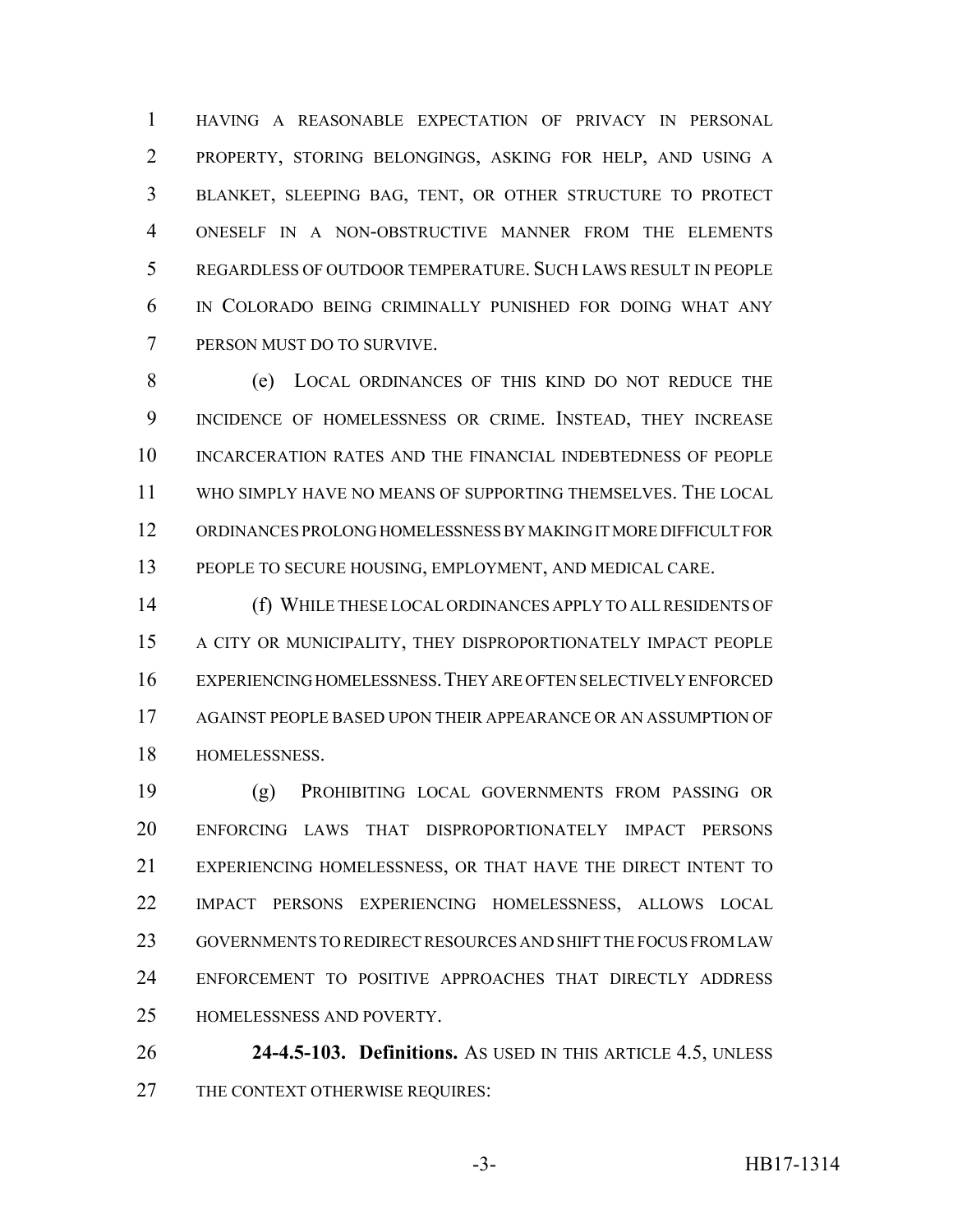(1) "DISTRICT" MEANS A BUSINESS IMPROVEMENT DISTRICT AS DEFINED IN SECTION 31-25-1203 (3).

(2) "DISTRICT AGENT" MEANS A PERSON HIRED BY A DISTRICT.

 (3) "HARASSMENT" HAS THE SAME MEANING AS SET FORTH IN SECTION 18-9-111.

 (4) "MOTOR VEHICLE" HAS THE SAME MEANING AS SET FORTH IN SECTION 42-1-102(58), AND INCLUDES AUTOMOBILES, CAMPER TRAILERS, COMMERCIAL VEHICLES, AND MOTOR HOMES, AS THOSE MOTOR VEHICLES 9 ARE DEFINED IN SECTION 42-1-102.

 (5) "OBSTRUCTION" OR "OBSTRUCTING THE USE OF OR ACCESS TO PRIVATE SPACE" DOES NOT INCLUDE CONDUCT UNDERTAKEN ON PUBLIC SPACE, UNLESS SUCH CONDUCT RESULTS IN THE BLOCKING OF AN ENTRYWAY TO PRIVATE PROPERTY OR RENDERS A STREET, SIDEWALK, OR PASSAGEWAY IMPASSABLE OR HAZARDOUS.

 (6) "PERSON EXPERIENCING HOMELESSNESS" MEANS A PERSON WHO DOES NOT HAVE A FIXED OR REGULAR RESIDENCE AND WHO MAY LIVE ON THE STREET OR OUTDOORS, IN A HOMELESS SHELTER OR OTHER TEMPORARY RESIDENCE, IN A VEHICLE, OR IN AN ENCLOSURE OR STRUCTURE THAT IS NOT AUTHORIZED OR FIT FOR HUMAN HABITATION.

 (7) "PUBLIC SPACE" MEANS ANY PROPERTY THAT IS OWNED OR LEASED BY A STATE OR LOCAL GOVERNMENT ENTITY OR ANY PROPERTY UPON WHICH THERE IS AN EASEMENT FOR PUBLIC USE. WHEN USED IN THE CONTEXT OF AN ENCLOSED BUILDING OR STRUCTURE, THE TERM "PUBLIC SPACE" APPLIES ONLY WHEN THE BUILDING OR STRUCTURE IS OPEN TO THE PUBLIC.

 (8) "REST" MEANS THE STATE OF NOT MOVING AND HOLDING CERTAIN POSTURES THAT INCLUDE SITTING, STANDING, LEANING,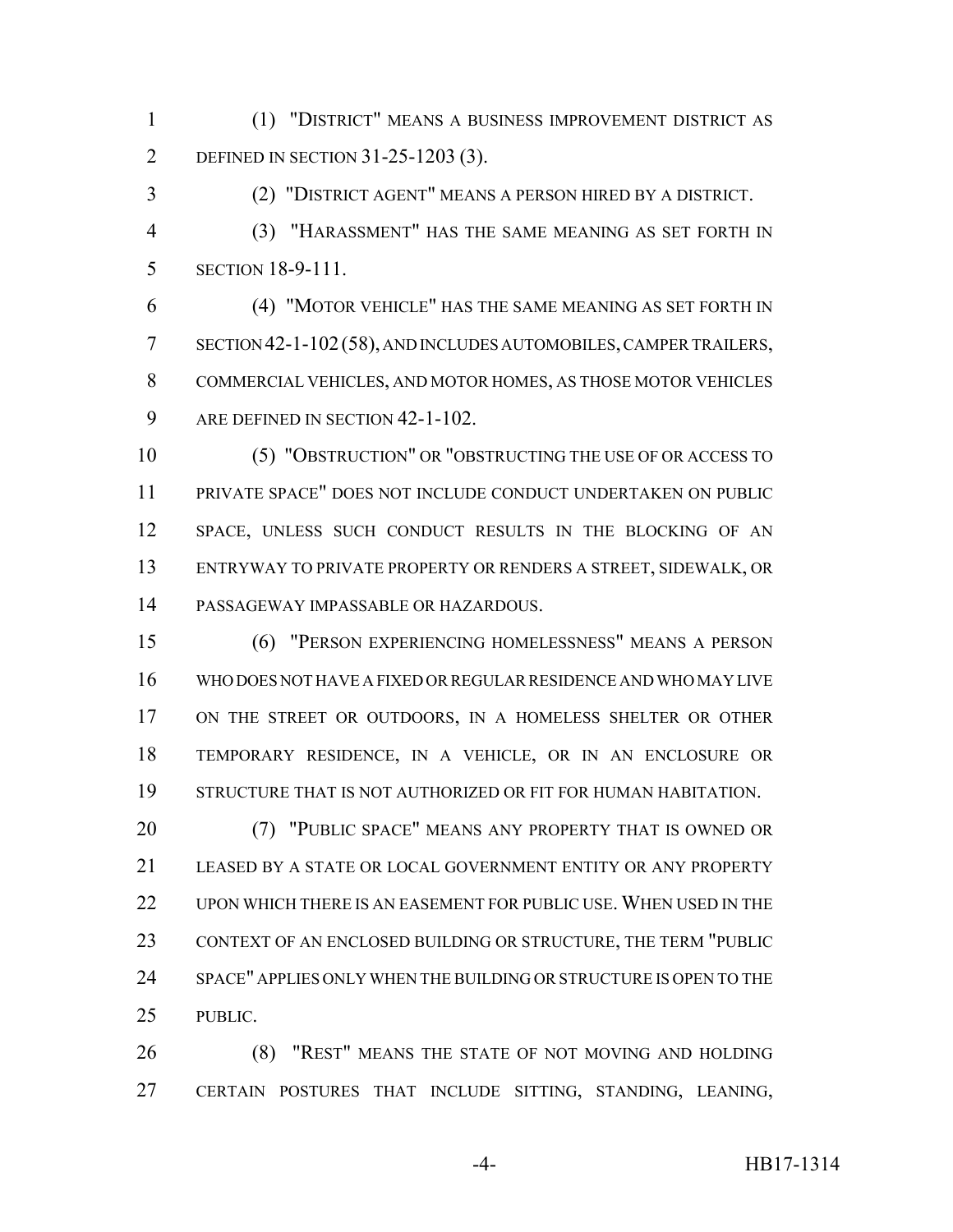KNEELING, SQUATTING, SLEEPING, OR LYING DOWN.

 **24-4.5-104. Protected rights - prohibition of laws, rules, regulations, and ordinances that abridge rights.** (1) THE STATE OF COLORADO AND THE COUNTIES, CITIES, MUNICIPALITIES, AND OTHER SUBDIVISIONS OF THE STATE SHALL NOT ENACT ANY LAW, ORDINANCE, RULE, OR REGULATION THAT LIMITS, PROHIBITS, OR PENALIZES:

(a) THE RIGHT TO USE AND MOVE FREELY IN PUBLIC SPACES;

 (b) THE RIGHT TO REST IN PUBLIC SPACES AND PROTECT ONESELF FROM THE ELEMENTS IN A MANNER THAT DOES NOT OBSTRUCT THE USE OF 10 OR ACCESS TO PRIVATE PROPERTY;

 (c) THE RIGHT TO EAT, SHARE, ACCEPT, OR GIVE FOOD IN ANY 12 PUBLIC SPACE WHERE FOOD IS NOT PROHIBITED;

13 (d) THE RIGHT TO OCCUPY A PERSON'S OWN MOTOR VEHICLE OR OCCUPY A MOTOR VEHICLE WITH THE OWNER'S PERMISSION, PROVIDED THAT THE MOTOR VEHICLE IS LEGALLY PARKED ON PUBLIC PROPERTY OR PARKED ON PRIVATE PROPERTY WITH THE PERMISSION OF THE PROPERTY OWNER; AND

 (e) THE RIGHT TO A REASONABLE EXPECTATION OF PRIVACY ON ONE'S PERSONAL PROPERTY IN PUBLIC SPACES TO THE SAME EXTENT AS PERSONAL PROPERTY IN A PRIVATE RESIDENCE OR OTHER PRIVATE PLACE. (2) THE STATE, AND ANY COUNTY, CITY, MUNICIPALITY, OR OTHER SUBDIVISION THAT HAS LAWS, ORDINANCES, RULES, OR REGULATIONS 23 THAT LIMIT, PROHIBIT, OR PENALIZE ANY OF THE ACTIVITIES SET FORTH IN 24 SUBSECTION (1) OF THIS SECTION SHALL CEASE ENFORCEMENT OF SUCH LAWS, ORDINANCES, RULES, OR REGULATIONS UPON THE EFFECTIVE DATE OF THIS SECTION.

(3) EVERY PERSON HAS THE RIGHTS ENUMERATED IN SUBSECTION